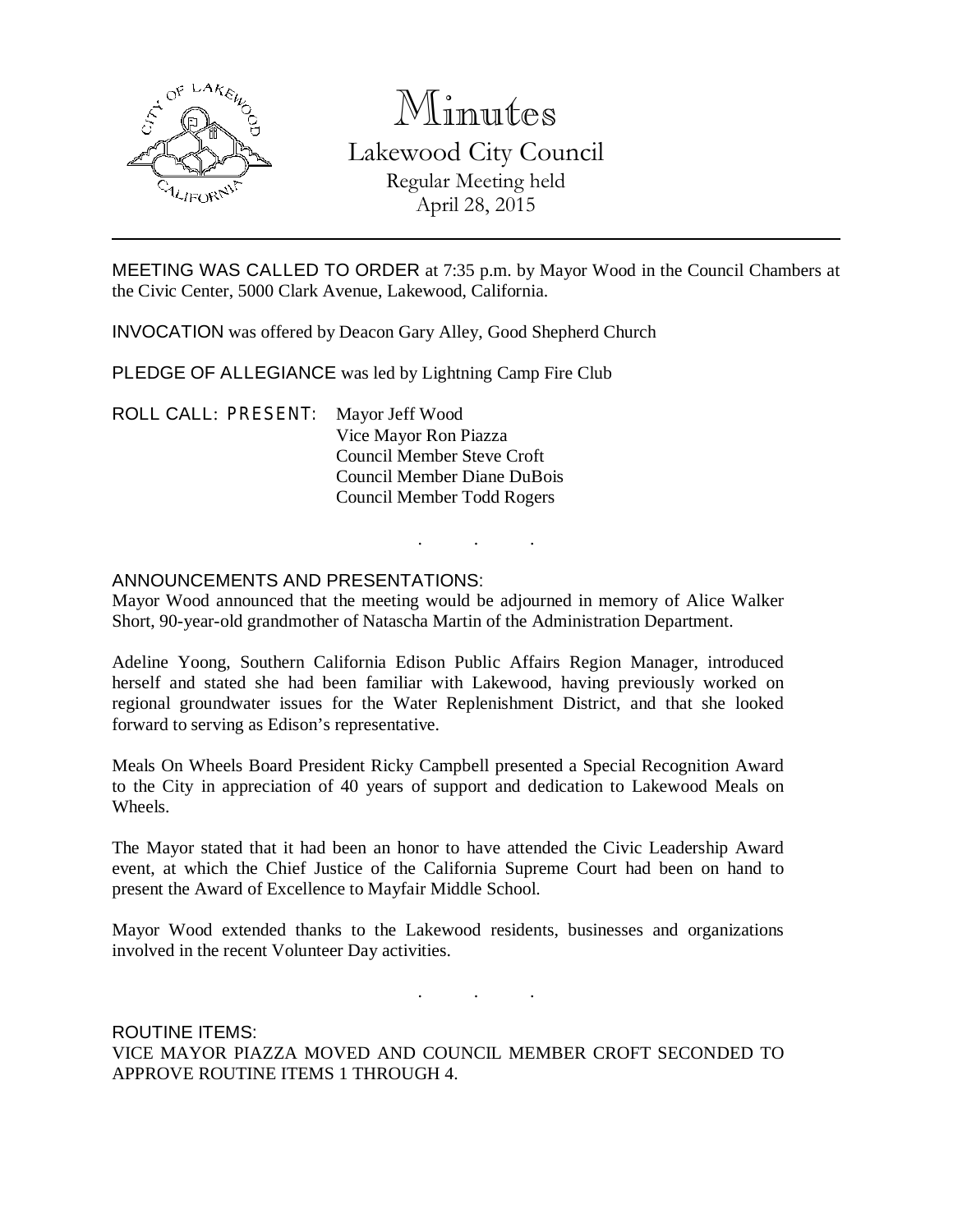ROUTINE ITEMS: - Continued

RI-1 Approval of Minutes of the Meeting held April 14, 2015

- RI-2 Approval of Personnel Transactions
- RI-3 Approval of Registers of Demands
- RI-4 Approval of Quarterly Schedule of Investments

UPON ROLL CALL VOTE, THE MOTION WAS APPROVED:

AYES: COUNCIL MEMBERS: DuBois, Rogers, Piazza, Croft and Wood NAYS: COUNCIL MEMBERS: None

1.1 • GENERAL PLAN AMENDMENT NO. 2015-1, ZONE CHANGE CASE NO. 114 AND TENTATIVE PARCEL MAP NO. 72930, FOR PROPERTY LOCATED AT 11609 216TH STREET, AND RELATED MITIGATED NEGATIVE DECLARATION Assistant Director of Community Development, Patrick McGuckian, displayed slides and made a presentation based on the report in the agenda. He reported that an application had been received to allow the construction of three detached dwelling units to be located at 216th Street just west of the San Gabriel River Freeway. The project would require a change of zoning on one parcel from Open Space (O-S) to Multiple-Family Residential (M-F-R); an amendment to the City's General Plan to show a transition from Open Space to Medium/High Density Residential; and approval of tentative parcel map. It was the recommendation of the Planning and Environment Commission that following a public hearing, the City Council adopt the proposed resolutions to amend the General Plan and approve the Tentative Parcel Map No. 72930; introduce the proposed ordinance to enact the zone change; and approve the Mitigated Negative Declaration for the project.

. . .

In response to Council Member Rogers' inquiries, Mr. McGuckian confirmed that the developer had previously done work in the City under the Neighborhood Stabilization Program. He also replied that the open space designation of the parcel had been there since the adjacent freeway construction. Mr. McGuckian responded to further questions by stating that neighboring residents' concerns, including landscaping and unauthorized storage, had been addressed at the Planning and Environment Commission meeting.

City Attorney Steve Skolnik concurred that the neighbors who had questions seemed satisfied with the answers received at the Commission hearing.

Mr. McGuckian verified for Council Member DuBois that there would be adequate yard space in the proposed development and that the sound wall already existed and would not need to be installed.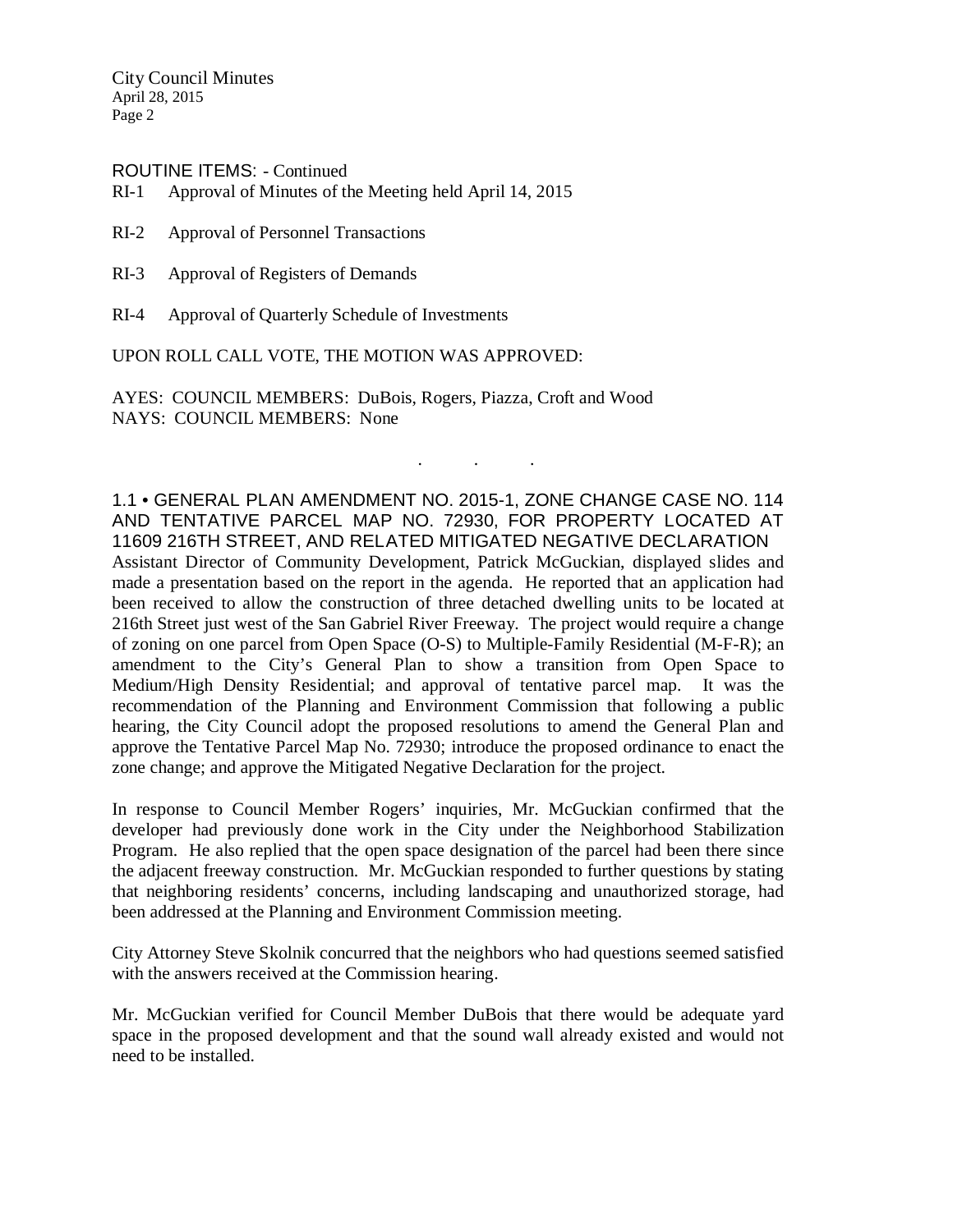1.1 • GENERAL PLAN AMENDMENT NO. 2015-1, ZONE CHANGE CASE NO. 114 AND TENTATIVE PARCEL MAP NO. 72930, FOR PROPERTY AT 11609 216TH STREET, AND RELATED MITIGATED NEGATIVE DECLARATION - Continued Council Member Croft inquired about additional mitigations for sound. Mr. McGuckian explained that in addition to the sound wall, the installation of dual-pane windows and insulation would help meet code standards.

Vice Mayor Piazza, inquiring about the height of the sound wall, expressed concern that the upper floor of the development would not have the barrier of the sound wall. Mr. McGuckian stated that the sound attenuation would be addressed by installation of dual pane glass windows.

Mayor Wood requested clarification of the wall height between the existing residences and the proposed development. Mr. McGuckian stated that the walls separating the properties were six feet tall, that there had only been a single entrance into the property and that the units faced the driveway.

Responding to Council Member Rogers' question about management of the common areas, Mr. McGuckian stated that a homeowner's association would be responsible for basic maintenance of the landscaping and common drive and that private yards would be maintained by the individual homeowners. He addressed Council Member Rogers' concerns regarding a sound analysis by stating that the difference with the project on South Street had been that the previous study had addressed outside noise while this project considered sound attenuation inside the residence.

Mayor Wood opened the public hearing at 8:04 p.m. and called for anyone in the audience wishing to address the City Council on this matter.

Alan Gafford, Lakewood, expressed concerns regarding the change of designation from OS to MFR.

Mitchell Ramirez, Lakewood, received verification that only one entrance into the complex had been proposed.

Jeffrey Leeper, Colony Developers, stated that as the developers on the property, he and his associate, James Tran, had received a favorable result at the Planning Commission hearing. They had met with all of the adjacent neighbors on Roseton Avenue, who were positive about the project after their concerns had been addressed satisfactorily. He added that the property had been zoned residential prior to the freeway construction, when it had changed to open space. Regarding the technical issues, Mr. Leeper stated that building codes addressed the decibel thresholds as measured from outside the dwellings and that mitigation measures such as types of windows and insulation would be determined at the plan check stage. He noted that the sound wall varied in height between 14 and 16 feet and that with the beginning of the roof line at 17 feet, the affected portion of the structures would only be two to three feet higher than the sound wall. He explained that there would be a buffer as the units would also be six or more feet away from the wall. He concluded by stating that they had designed the project with conformity in mind and expressed gratitude to staff for their assistance.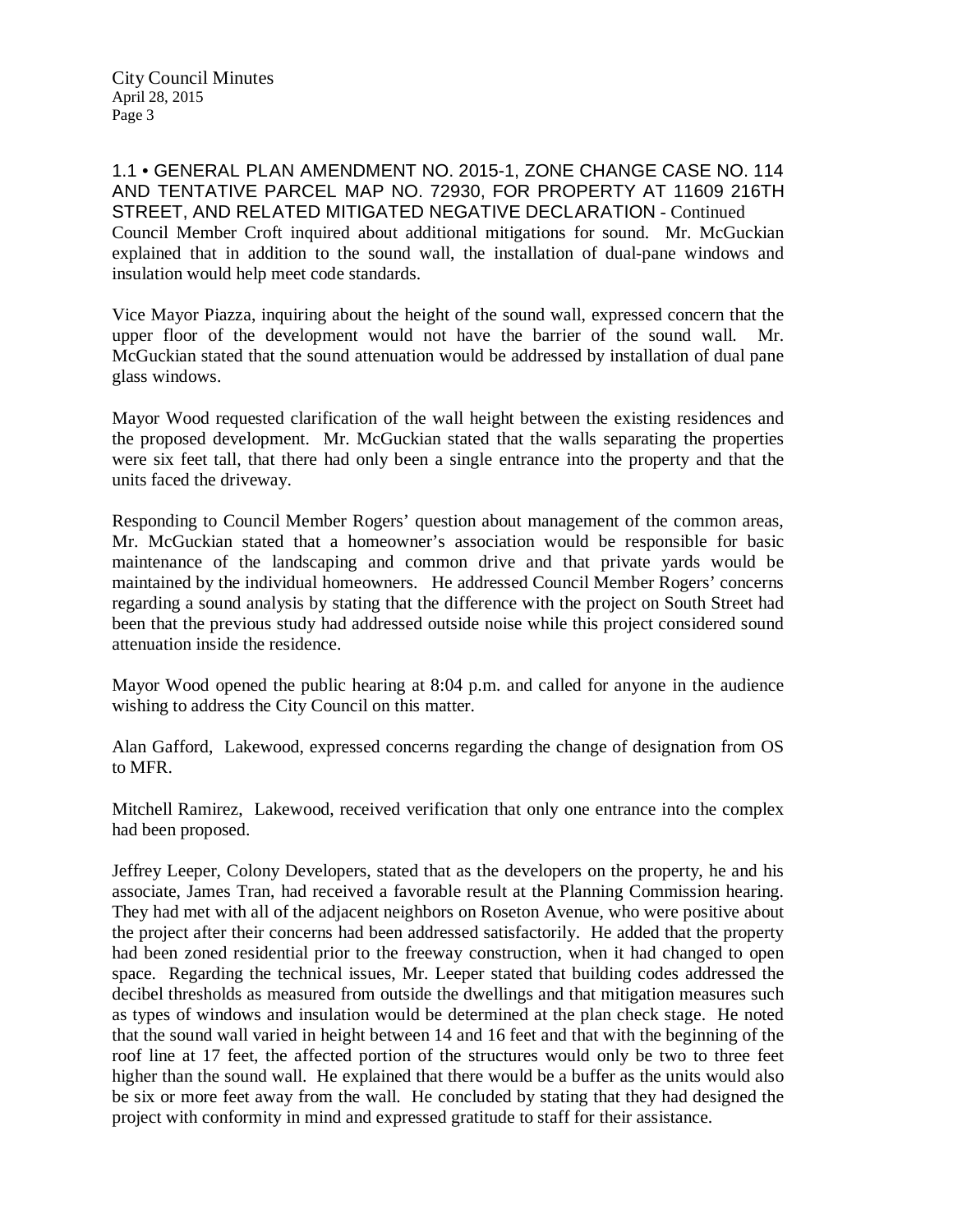1.1 • GENERAL PLAN AMENDMENT NO. 2015-1, ZONE CHANGE CASE NO. 114 AND TENTATIVE PARCEL MAP NO. 72930, FOR PROPERTY AT 11609 216TH STREET, AND RELATED MITIGATED NEGATIVE DECLARATION - Continued Mayor Wood closed the public hearing at 8:11 p.m.

Vice Mayor Piazza expressed appreciation to the developer for working with staff and commented that it appeared that residents had approved of the project as there had been no one in attendance to argue against it.

Mr. Skolnik advised that following the reading of the proposed ordinance by title, the City Council could take action to approve staff's recommendations, including waiving further reading of the ordinance, in one motion.

RESOLUTION NO. 2015-10; A RESOLUTION OF THE CITY COUNCIL OF THE CITY OF LAKEWOOD AMENDING THE LAND USE ELEMENT OF THE GENERAL PLAN TO CHANGE THE LAND USE DESIGNATION OF A CERTAIN PARCEL LOCATED AT 11609 216TH STREET FROM OPEN SPACE TO MEDIUM/HIGH DENSITY RESIDENTIAL, DESIGNATED AS GENERAL PLAN AMENDMENT NO. 2015-1

RESOLUTION NO. 2015-11; A RESOLUTION OF THE CITY COUNCIL OF THE CITY OF LAKEWOOD APPROVING TENTATIVE PARCEL MAP NO. 72930, A SUBDIVISION FOR A THREE UNIT RESIDENTIAL PROJECT ON ONE PARCEL LOCATED AT 11609 216TH STREET, LAKEWOOD, CALIFORNIA

ORDINANCE NO. 2015-3; AN ORDINANCE OF THE CITY COUNCIL OF THE CITY OF LAKEWOOD AMENDING THE ZONING MAP OF THE CITY OF LAKEWOOD BY CHANGING THE ZONING FROM O-S (OPEN SPACE) TO M-F-R (MULTIPLE FAMILY RESIDENTIAL) ON THAT PROPERTY LOCATED AT 11609 216TH STREET, DESIGNATED AS ZONE CHANGE CASE NO. 114

Responding to Council Member DuBois' observation regarding the open space designation, Mr. McGuckian stated that with the adoption of the Housing Element, the conversion of the property to residential had been encouraged.

COUNCIL MEMBER ROGERS MOVED AND VICE MAYOR PIAZZA SECONDED TO CONTINUE CONSIDERATION OF THE GENERAL PLAN AMENDMENT NO. 2015-1, ZONE CHANGE CASE NO. 114 AND TENTATIVE PARCE MAP NO. 72930, FOR PROPERTY LOCATED AT 11609 216TH STREET, AND RELATED MITIGATED NEGATIVE DECLARATION TO THE MEETING OF MAY 12, 2015. UPON ROLL CALL VOTE, THE MOTION WAS APPROVED:

. . .

AYES: COUNCIL MEMBERS: DuBois, Rogers, Piazza, Croft and Wood NAYS: COUNCIL MEMBERS: None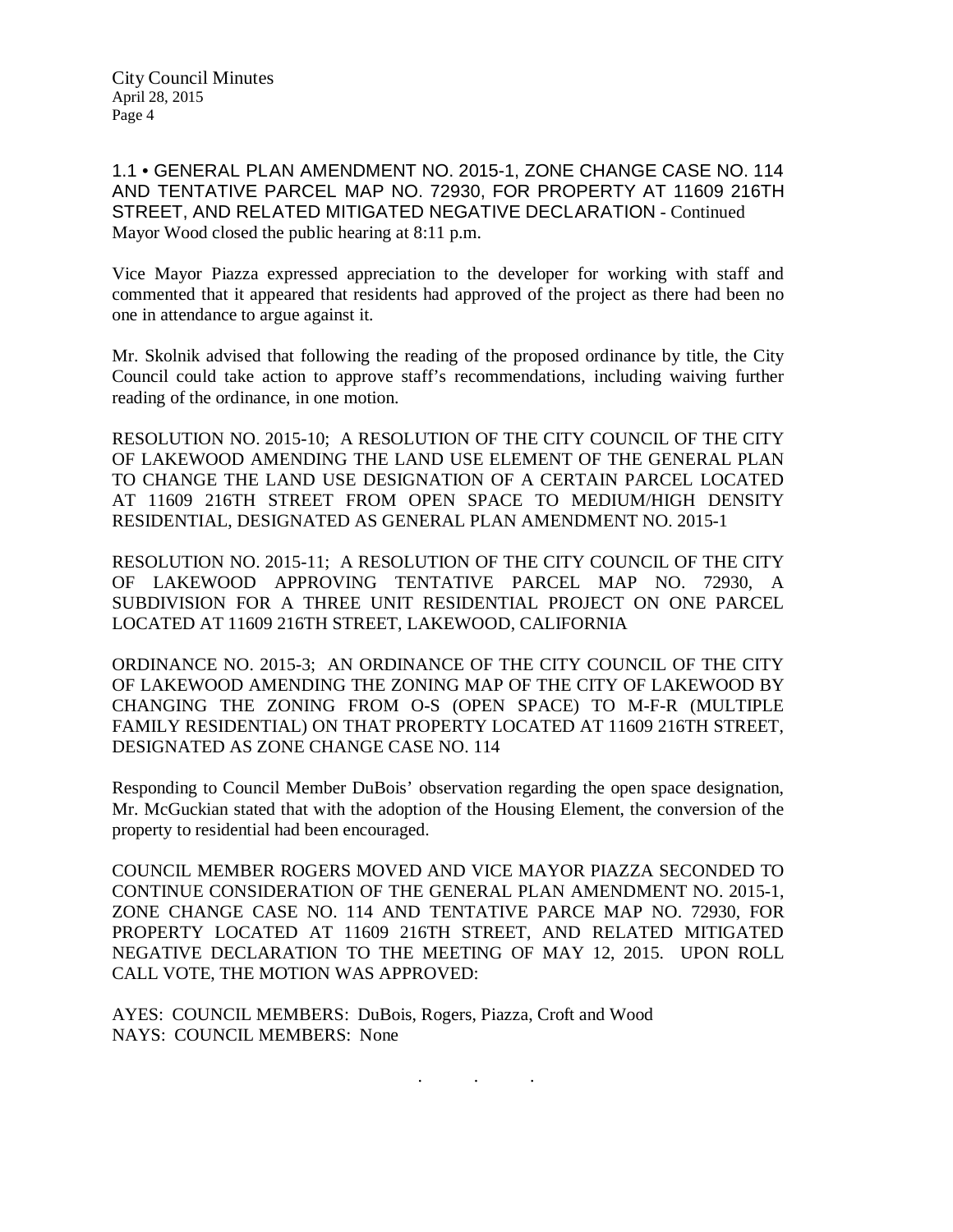2.1 • APPOINTMENTS TO CITY COMMISSIONS Mayor Wood called for appointments to the City's commissions.

COMMUNITY SAFETY COMMISSION Linda Quarto by Council Member DuBois Bill Baca by Council Member Rogers Glen Patrick by Vice Mayor Piazza Ben Maleki by Council Member Croft Scott Bauman by Mayor Wood

PLANNING AND ENVIRONMENT COMMISSION Linda Manis by Council Member DuBois Vicki Stuckey by Council Member Rogers Bob Quarto by Vice Mayor Piazza Jan McKinnon by Council Member Croft Peter Samaniego by Mayor Wood

RECREATION AND COMMUNITY SERVICES COMMISSION Kirk Real by Council Member DuBois Ted Spaseff by Council Member Rogers Winnie Heiss by Vice Mayor Piazza Ben Delarosa by Council Member Croft Dave Allen by Mayor Wood

RESOLUTION NO. 2015-12; A RESOLUTION OF THE CITY COUNCIL OF THE CITY OF LAKEWOOD APPOINTING MEMBERS OF THE VARIOUS COMMISSIONS OF THE CITY OF LAKEWOOD

COUNCIL MEMBER ROGERS MOVED AND COUNCIL MEMBER DUBOIS SECONDED TO ADOPT RESOLUTION NO. 2015-12. UPON ROLL CALL VOTE, THE MOTION WAS APPROVED:

. . .

AYES: COUNCIL MEMBERS: DuBois, Rogers, Piazza, Croft and Wood NAYS: COUNCIL MEMBERS: None

#### 3.1 • 2015 PAN AMERICAN FIESTA PREVIEW

Recreation and Community Services Director Lisa Litzinger displayed slides and presented a report based on the memo in the agenda. She reported that the annual Pan American Fiesta would be held from May 7th through May 10th. Features of the celebration included a welcome and flag ceremony; a children's cultural booth; craft booths; food booths run by local non-profit groups; a Pan American historical display; carnival rides; entertainment; and a pancake breakfast, including a free breakfast for all Moms on Mother's Day. She also advised that free shuttle service would be available from the Civic Center to the park on Saturday and Sunday.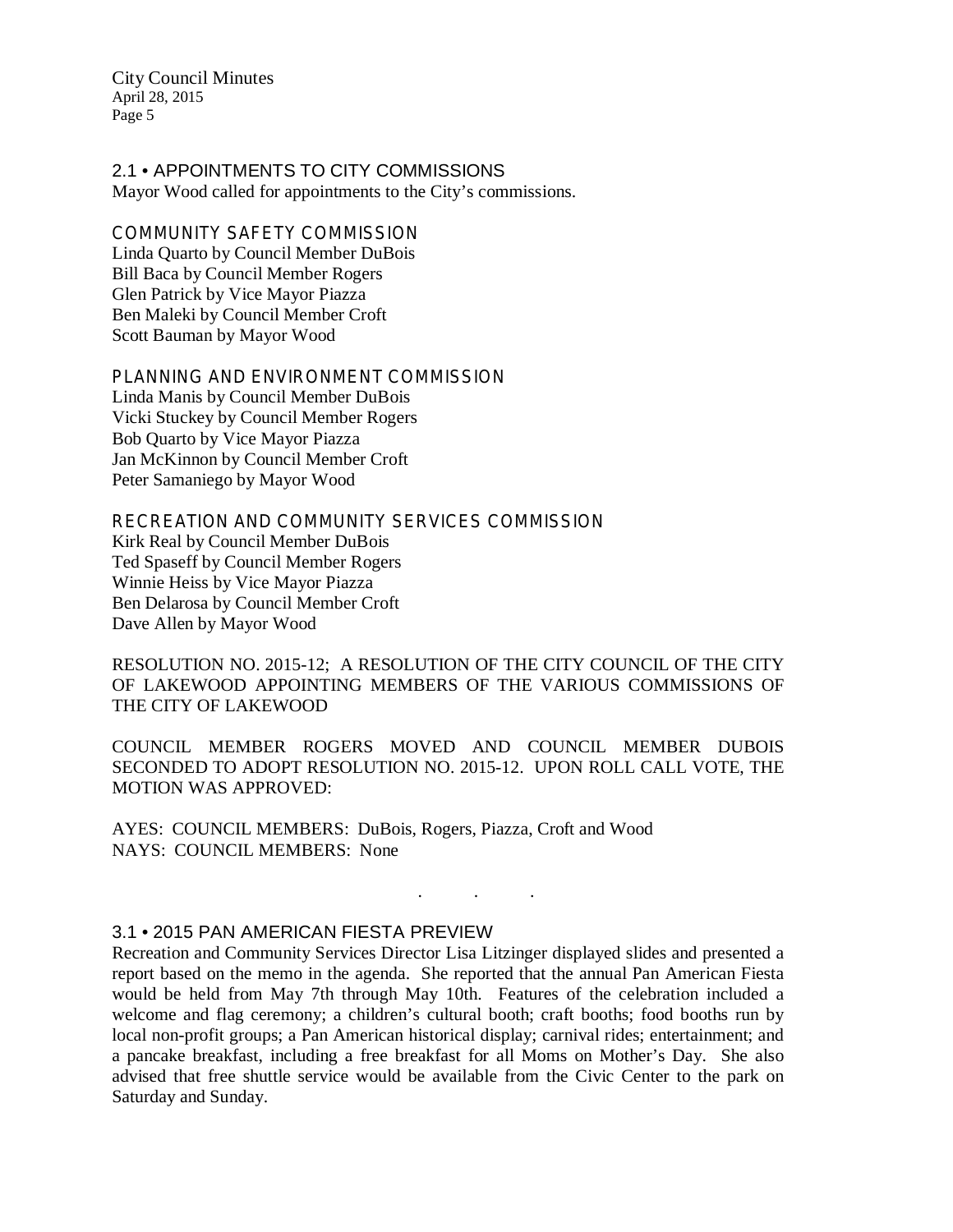## 3.2 • STATUS UPDATE ON DEL VALLE PARK MEMORIAL PLAZA

Lisa Rapp, Director of Public Works, displayed slides and presented an update to the Del Valle Veterans Memorial Plaza. She provided an update on the jet restoration noting that work was progressing well and included the reinforcement of the fuselage longerons; restoration of the plexiglass canopy; addition of final paint and special marking; installation and testing of electrical; and building and installation of special transport structure. She also reported on the status of the memorial plaza as it neared completion with the installation of the granite panels, lithocrete circles, concrete runway and conduits for lighting. Ms. Rapp further reported that orders for the engraved bricks were currently just under 1300 for veterans bricks and approximately 270 community bricks with almost 200 replica bricks ordered. She described the Memorial Day activities including separate daytime and evening events to spread out audience attendance. Partners in the event included the American Legion Post 96, Veterans of Foreign Wars, Disabled American Veterans, and Vietnam Veterans of America. She stated that event details were published in the May issue of the *Lakewood Community News* and would also be posted on the City's website. She concluded by stating that after May 25th, the Veterans Memorial Plaza would be open every day and lighted every evening from sunset until 10 p.m.

Council Member Croft commended the crew at Fighting Classics as true craftsmen who took pride in their efforts. He stated he had been pleased to be able to observe the jet refurbishment in progress noting the great job the contractor had done in documenting the restoration process as well as preserving some options for future enhancements.

Council Member Rogers expressed his appreciation for Mike McDougall's enthusiasm and skill, noting that the possibilities of a more interactive experience had been provided.

Responding to Mayor Wood's inquiry, Ms. Rapp stated that Mr. McDougall would be in attendance at the Memorial Day event adding that he also looked forward to annual visits to ensure the jet had been functioning and maintained properly.

. . .

#### SUCCESSOR AGENCY ACTIONS

1. Approval of Register of Demands COUNCIL MEMBER DUBOIS MOVED AND COUNCIL MEMBER CROFT SECONDED TO APPROVE THE REGISTER OF DEMANDS. UPON ROLL CALL VOTE, THE MOTION WAS APPROVED:

AYES: COUNCIL MEMBERS: DuBois, Rogers, Piazza, Croft and Wood NAYS: COUNCIL MEMBERS: None

. . .

. . .

ORAL COMMUNICATIONS: None